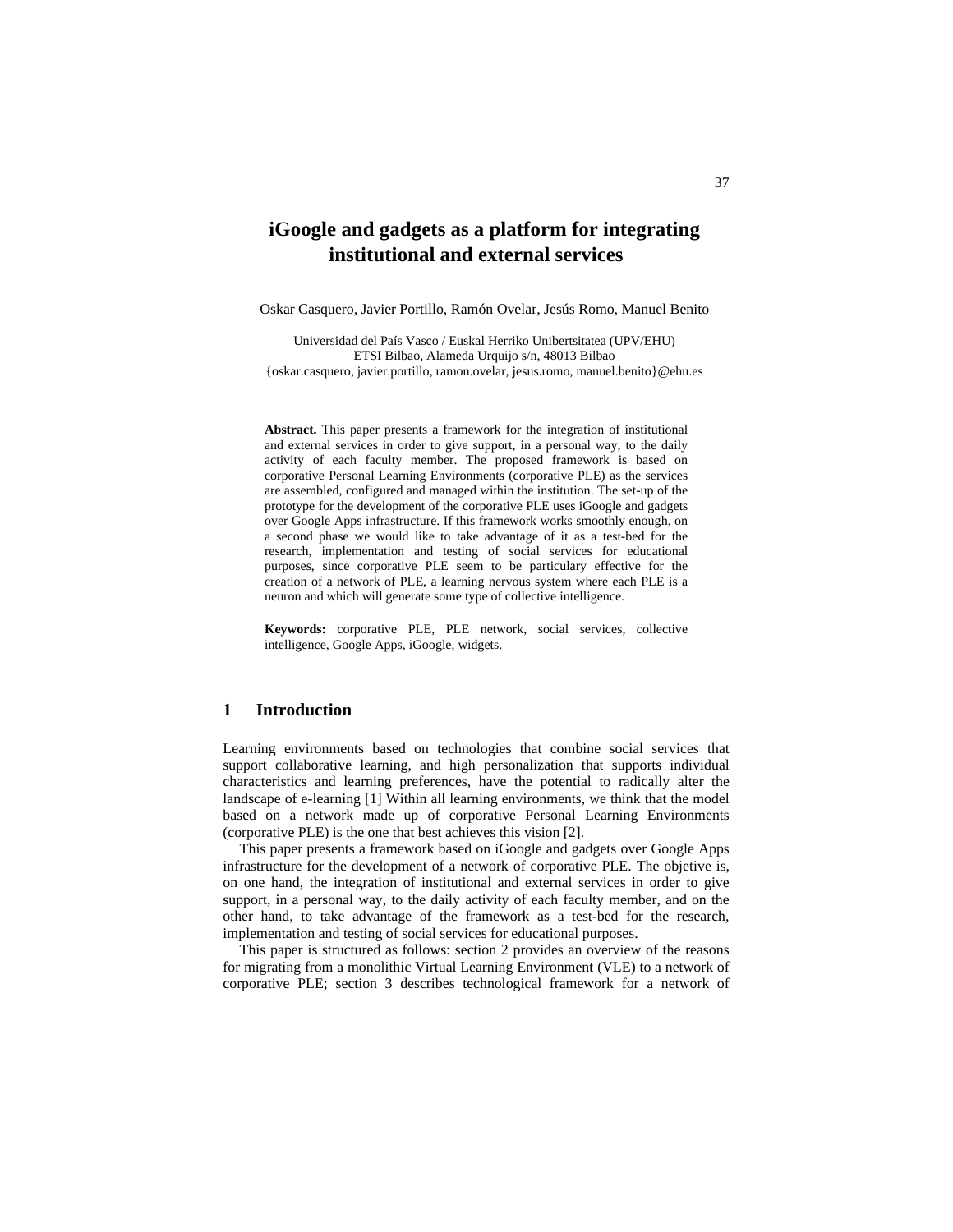#### 38 **Oskar Casquero, Javier Portillo, Ramón Ovelar, Jesús Romo,** Manuel Benito

corporative PLE; section 4 shows examples of the services that can be implemented on the PLE; finally, section 5 summarizes the conclusions and future work.

# **2 From a monolithic VLE to PLE network within the institution**

The possibility for teachers to upload notes to a web page and for the students to download them is a big progress. Any of the VLE provided by institutions fulfils this function. However, our needs in learning resources, planning management and user interaction are a lot more. Moreover, from a technical point of view, although they have become more feature-rich, it is still complicated to perform upgrades and customize functionality (via APIs or otherwise). Therefore, no VLE platform will ever respond to all the needs and tastes that different teachers, students and different learning contexts will request. The VLE model makes clear that the strategy that delivers the same static learning experience to all learners and makes customization difficult does not cope with personal learning.

In recent years we have seen how social software, cloud-computing, web mashups and ubiquitous computing have changed the way we develop and use applications, and create and consume information. We can improve technology-enhanced learning if we manage to fit and guide the gradual integration of those technologies into the institutional environment [3]. In this sense, some instructors are giving the learners certain intervention grade based on Web 2.0 services. However, the amount of data generated by those services reaches such volume that they are not useful if they are not enclosed with mechanisms that enable more fluid data flow and closer user interaction. In this context, the challenge of a learner lies in the ability to find and filter out information in order to feed and keep updated user and data connections that support learning. Consequently, the need for a PLE has been identified.

The corporative PLE provides a suitable environment to improve information retrieval abilities. The deepest transformation carried out by the PLE is based on an architecture of information channels that allows to distribute any specific data among services and from a service to an interface selected by the user (web page, widget or desktop application). In order to facilitate automatized data flow, the architecture of information channels lies in the adoption of RSS syndication and open Application Programming Interfaces (API).

It is unclear the grade in which big institutions like universities will allow the use of their architecture of information channels (RSS and APIs) to facilitate the access to critical information like course enrollment data. Besides, the fact that institutions store the profile of its members gives a great opportunity to preconfigure the PLE with a set of tools, services and information channels according to such profile. Due to these reasons, it is important to select the institutional environment as the place where the tools are assembled and configured. This leads us to the idea of the corporative PLE.

Furthermore, the corporative PLE also provides a suitable environment to practice social skills. If a PLE is given to each institution member, the resulting corporative PLE network will permit learners to join into groups and deploy successfully social networks where they will perform learning experiences for many educational purposes. A corporative PLE network is a grid of learning units cooperating to share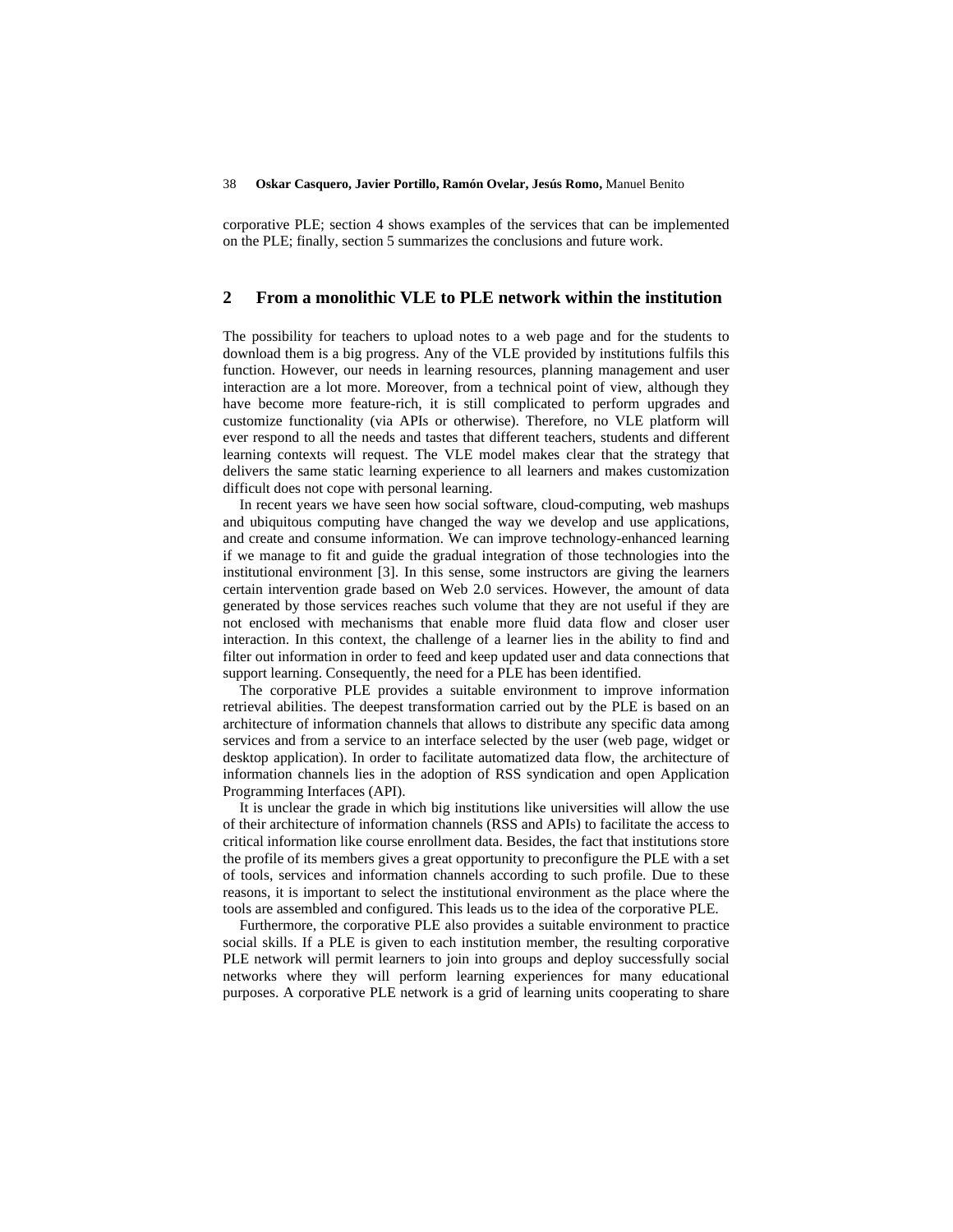learning resources across multiple administrative and learning contexts. This model is the one that best achieves the vision of learning as a shared nervous system, like a distributed intelligence where the knowledge emerges from collaborative processes developed by all the users.

# **3 Technological platform for a network of PLEs**

On summer 2008, a project entitled MeMeTEKA<sup>1</sup> was initiated in the Faculty of Medicine at the University of the Basque Country, with the primary objective of creating a prototype of a PLE network that will show the complexities involved in the implementation of social services for educational purposes. The authors participate in MeMeTEKA with the main role of providing requirements and consultancy for the technologies that will be used within the project.

The first goal of the project has been to install and configure a prototype of the corporate PLE for a test group of instructors who will use it to develop educational materials that facilitate learning in the field of medicine during the next course. The need for rapid development of the prototype loads us to the decision of running the PLE on top of Google Apps infrastructure as it provides at no cost most of the common features needed to build the PLE: iGoogle, gadgets and Google App Engine.

iGoogle is the front-end of the corporative PLE. It provides access to a wide variety of widgets within a Locally Controlled Environment represented by Google Apps. The LCE allows the institution to preconfigure a set of fixed widgets with institutional tools, services and information channels customized according to the profile of the user, but also allows users to add their own preferred widgets.

Besides, iGoogle offers some features that seem to be very suitable for PLEs: open social, canvas view, widget sharing and automatic topic-based tab creation. Open Social defines a common API for accessing a social network's users and resources. Canvas view enables the visualization of powerful full-page widgets that can be very useful on browser-based interfaces. Widget sharing refers to the ability for sharing a widget and the data within it. With automatic topic-based tab creation you can ask iGoogle about a topic (e.g.: "learn english") and it will automatically add a tab with widgets based on the topic keywords.

Own-programmed gadgets constitute our widget platform for the integration of an increasingly number of back-ends (institutional and external services) into iGoogle. In order to do that, gadgets make use of XML, JavaScript, open APIs and REST paradigm. The open nature of these technologies allows the placement of widgets not only at iGoogle, but also at a wide range of platforms.

Google App Engine is our cloud-computing platform for the generation of serverside applications that extract and analyze the collective intelligence that emerges from the data and the interaction of many uses. These applications will implement the algorithms for building new services that detect similar elements (users or resources), recommend resources, discover groups, customize search engines, etc [4].

 <sup>1</sup> http://www.memeteka.net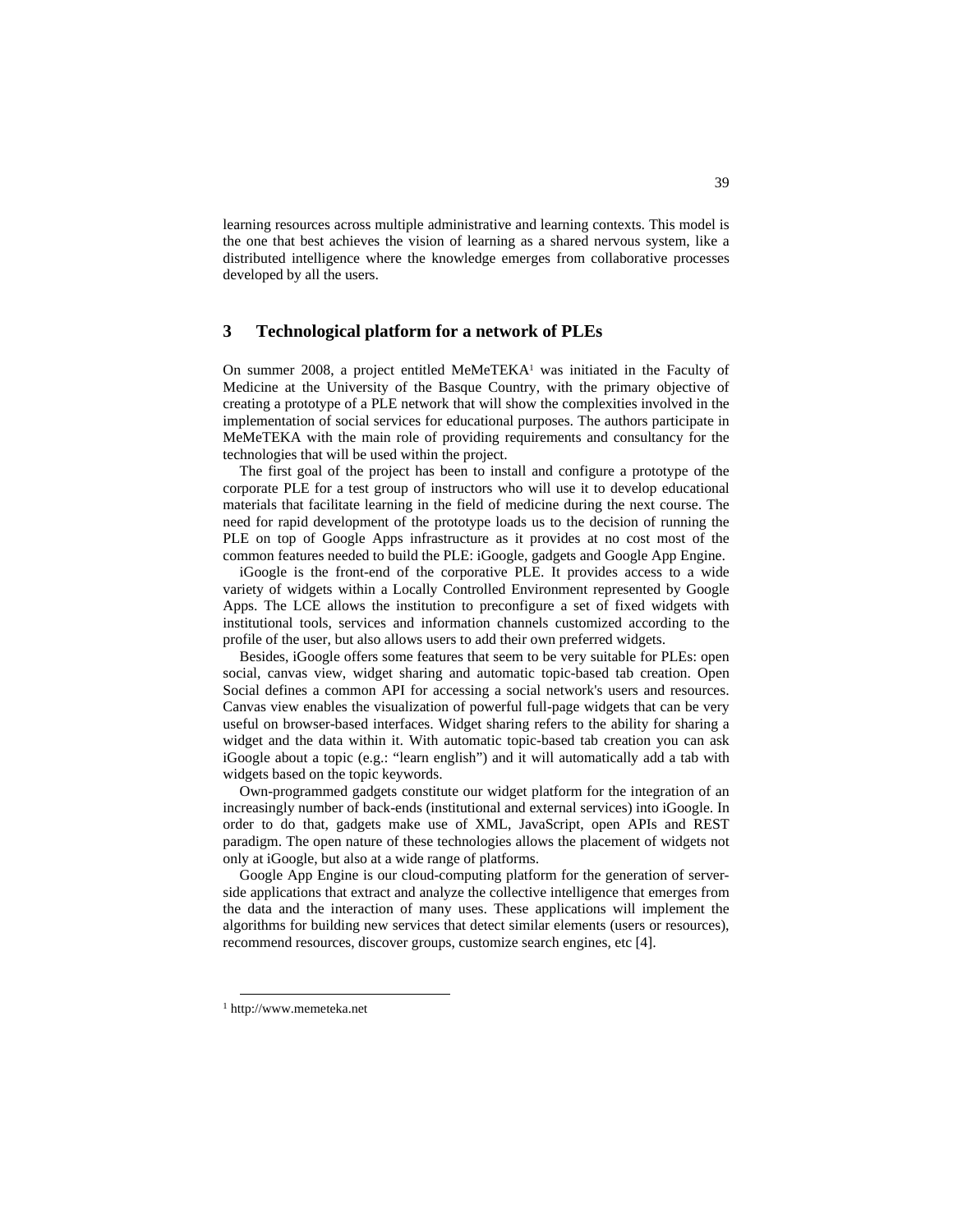#### 40 **Oskar Casquero, Javier Portillo, Ramón Ovelar, Jesús Romo,** Manuel Benito

Authoring tool support is not provided by Google Apps infrastructure. Therefore, we plan to integrate eXe e-learning XHML editor into the framework. eXe is an IMS and SCORM compliant authoring tool configured as an standalone application based on a client-server architecture. We plan to be split the server-side from the client-side. A content manager will be added to the server-side in order to distribute learning resources among the institutional and external services integrated within the framework. The client-side will be embebed as a widget and placed at iGoogle.

### **4 All services in one PLE**

The version of iGoogle available to the users of MeMeTEKA is preconfigured with a set of fixed gadgets which include a variety of external services like Gmail, Google Calendar, Google Docs, Google Talk, Sticky Notes, Delicious, Flickr, YouTube and blogs. Gadgets for institutional services integration are not available yet as service administrators of the university have not been notified about MeMeTEKA project. When institutional services are integrated, faculty members will be linked together in groups based on grouping information (course enrollment, academic personnel and administrative personnel structure) recorded in university services.

In the near future we plan to implement several services over the network of corporative PLE. Such services include digital identity (integration with institutional LDAP services), learning resources repositories, suggestion of new widgets, creation of social networks, social graph retrieval, point to point information flow, vertical search engines and an e-portfolio to support learn-streaming.